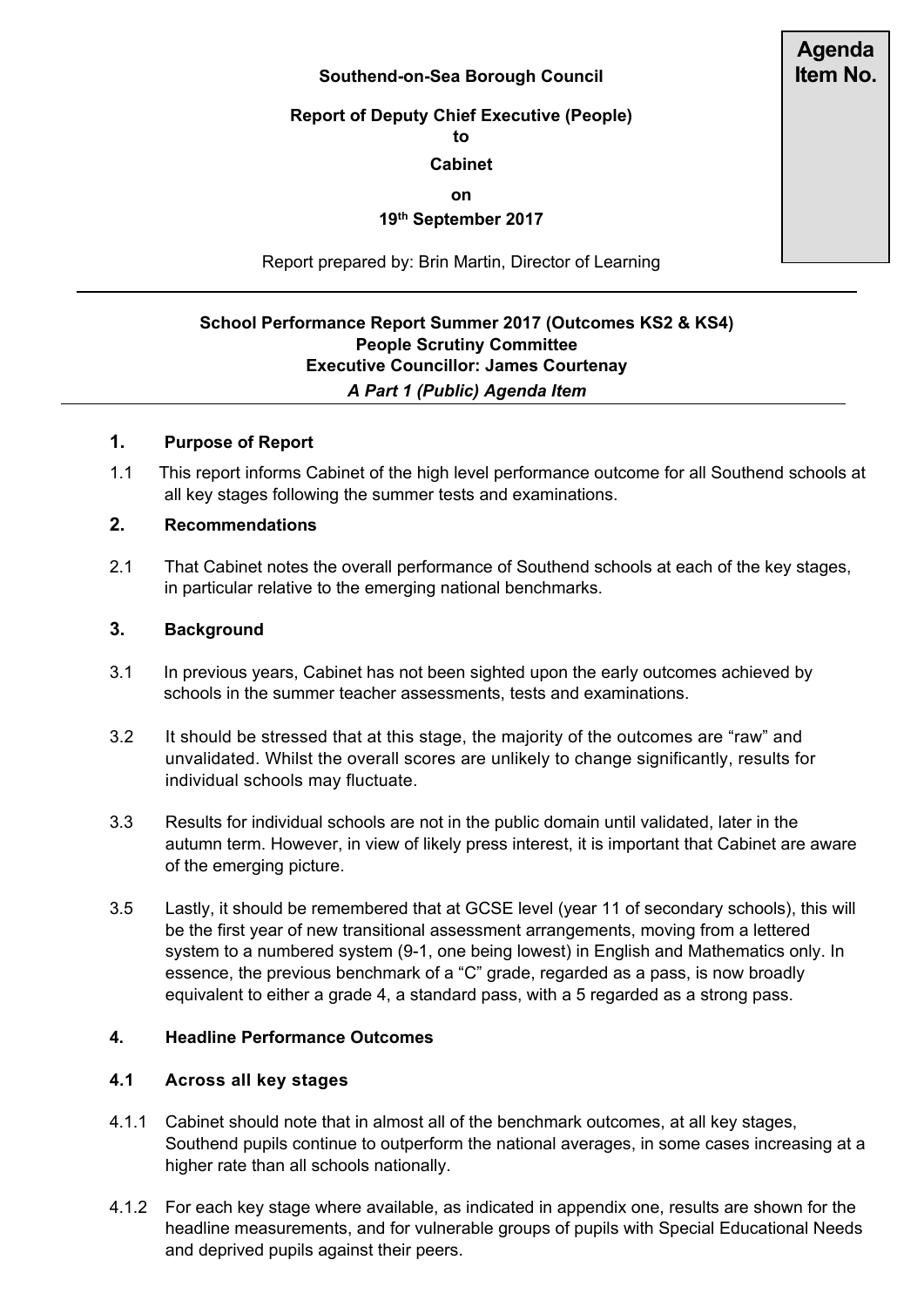### **4.2 By Key Stages**

- 4.2.1 In the **Early Years**, the % of pupils achieving a good level of development is 74.3% (70.7% nationally), an increase of 3% points from 2016. 20 schools showed an improvement. **Improvement on last year, above the national.**
- 4.2.2 At the end of **Key Stage One** (infant primary), the percentage of Southend pupils achieving the expected standard or above in combined reading, writing and maths is 66.6% which is an increase of 3.5 percentage points compared to 2016. The emerging national based on results from 152 LA's for KS1 reading, writing and maths combined is 63.7% an increase of 3.4 percentage points compared to 2016, this means the Southend figure is currently 2.8 percentage points higher than the emerging national picture. **Improvement upon last year, above the national.**

The percentage of pupils achieving the expected standard or above in reading, writing and maths improved in 19 schools with 6 schools improving by more than 10 percentage points compared to 2016 results. The percentage of pupils achieving the expected standard or above fell in 9 schools.

4.2.3 The percentage of Southend pupils at the end of **Key Stage Two** (junior primary) achieving the expected standard or above in combined reading test, writing TA and maths test is 65% this is an increase of 9.2 percentage points compared to 2016.The interim national results of pupils achieving the expected standard or above in combined reading test, writing TA and maths test is 61%, an increase of 8.0 percentage points compared to 2016. **Improvement upon last year, above the national.**

Overall the Southend figure is 3.9 percentage points higher than the interim national results. The percentage of pupils achieving the expected standard or above improved in 23 schools (nearly 80%) compared to 2016 results, with 17 schools improving by over 10.0 percentage points when compared to their 2016 results. The percentage of pupils achieving the expected standard or above fell in 6 schools compared to their 2016 results with 2 schools dropping by over 10.0 percentage points.

4.2.4 At **Key Stage Four** (secondary CGSE), results have only just been announced, and at the time of drafting this report, they are still both subject to variation, and have not yet been provided for all headline measures by the department. As mentioned in 3.5 above, the means of calibrating outcomes is in the first year of transition. In essence, the previous benchmark of A\*-C in both English and mathematics is broadly equivalent to the new numerical measure of a grade 4 or better in both subjects.

From the data obtained so far, **72.3% of pupils achieved the new benchmark of 4+ in the combined subjects.** This is compared to 69% for the similar measure last year. Equally last year, the national figure was 63%, and we understand that this may have reduced slightly this year. If this is the case, not only have Southend schools improved on last year, but they also buck the national trend.

Of the 12 schools 8 showed either sustained results (ie 100%) or improvement, and 4 declined (two by less than two percentage points). We do not at this stage publically share individual school data until validated, but several schools, including two of our more vulnerable schools have shown significant improvement, whilst several or our other nongrammar schools have also sustained significantly high results from last year.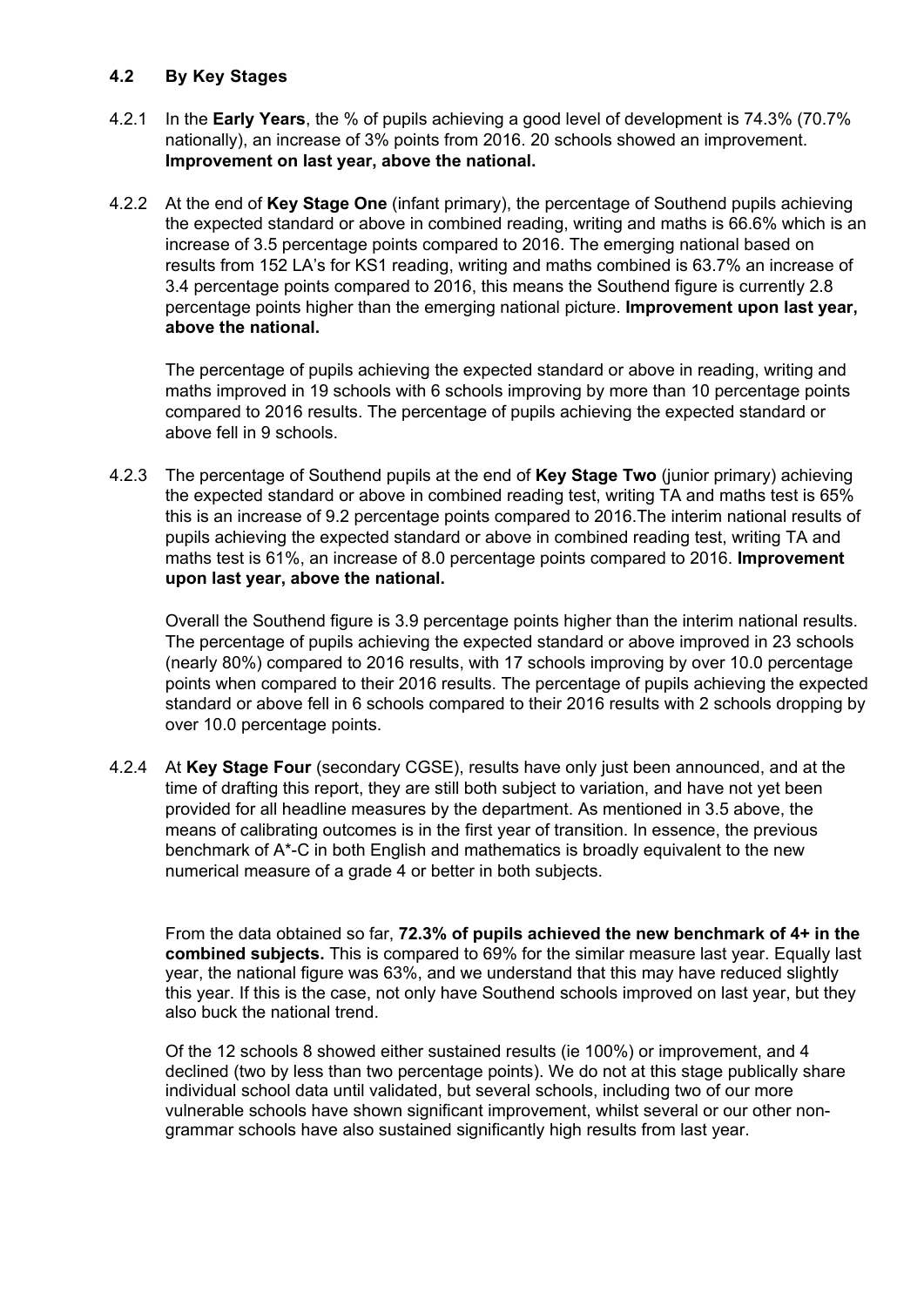4.2.5 At **Key Stage Five** (end of sixth form), provisional results were 11.4% of A-level entries were A\* compared to the national average of 8.3%, and 35.8% of entries were A\* or A grades, compared to national figures of 26.3%, with 98.5% of all grades being A\*- E grade, above the national equivalent of 97.9%. **Improvement upon last year, above the national.**

Based on comparative data from results day last year, there has been an improvement in all measures in Southend (last year saw the rate of entries at A\* at 8.2%, A\*-A at 29.6% and A\*- E at 98.4%).

#### **5. Conclusion and implications**

- 5.1 At all Key Stages, Southend schools continue to both improve and outperform against national benchmarks. Whilst we await the individual validated school results, we anticipate that Southend Borough as a whole will continue to improve its rankings nationally and in relation to our statistical and geographical neighbours.
- 5.2 These results will inform the Education Board, and in particular the School Performance Sub Group, in their detailed analysis of both outcomes and progress data through the schools risk register. In turn, the risk register is used to target intervention in schools requiring support and challenge to improve further in particular areas or with specific groups.
- 5.3 This support will be undertaken through our partnership between officers and the local Teaching School, and take the form of focussed support at individual school level, or through improvement programmes such as the narrowing the gap project at Key Stage Two, or the initiative to encourage more Southend residents to attend one of the four Grammar Schools if appropriate. All of these initiatives are funded through the school improvement money allocated by Council in the budget.

### **6. Corporate Implications**

6.1 Contribution to Council's Vision & Corporate Priorities

Ensure residents have access to high quality education to enable them to be lifelong learners and have fulfilling employment.

6.2 Financial Implications

None

6.3 Legal Implications

None

6.4 People Implications

None

6.5 Property Implication

None

6.6 Consultation

None required